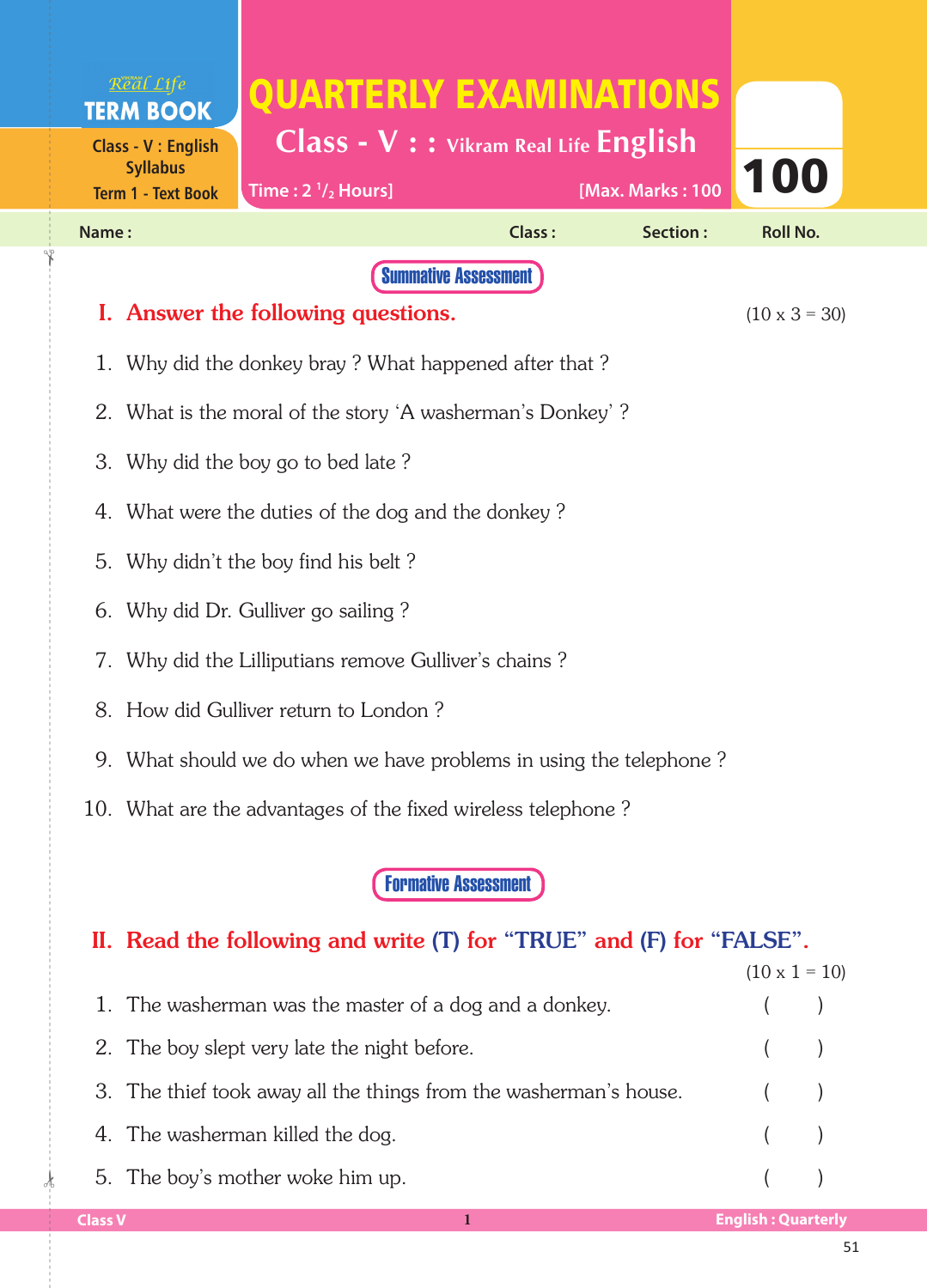| 6. Gulliver was a soldier.                                 |       |  |
|------------------------------------------------------------|-------|--|
| 7. Gulliver was called a "Man - Mountain".                 | $($ ) |  |
| 8. Lilliputians were happy to send Gulliver away.          | $($ ) |  |
| 9. The telephone can be carried from one place to another. |       |  |
| 10. We can paint the instrument to match the surroundings. |       |  |
|                                                            |       |  |

## III. Write the meanings of the following words.  $(5 \times 1 = 5)$



## IV. Fill in the blanks using "has", "have", "had", "doesn't have" and "didn't have", "don't have".  $(5 \times 1 = 5)$

1. He writes very well. He a good hand.

- 2. They a dog last year. They bought a new dog recently.
- 3. I \_\_\_\_\_\_\_\_\_\_\_\_ a long pencil when I was in class IV. Now I \_\_\_\_\_\_\_\_\_\_\_\_\_\_\_ it.
- 4. This is the beginning of the year. So we \_\_\_\_\_\_\_\_\_\_\_\_\_\_ any tests now.
- 5. My sister \_\_\_\_\_\_\_\_\_\_\_ long hair when she was four years old. Now she \_\_\_\_\_\_\_\_ because she got it cut.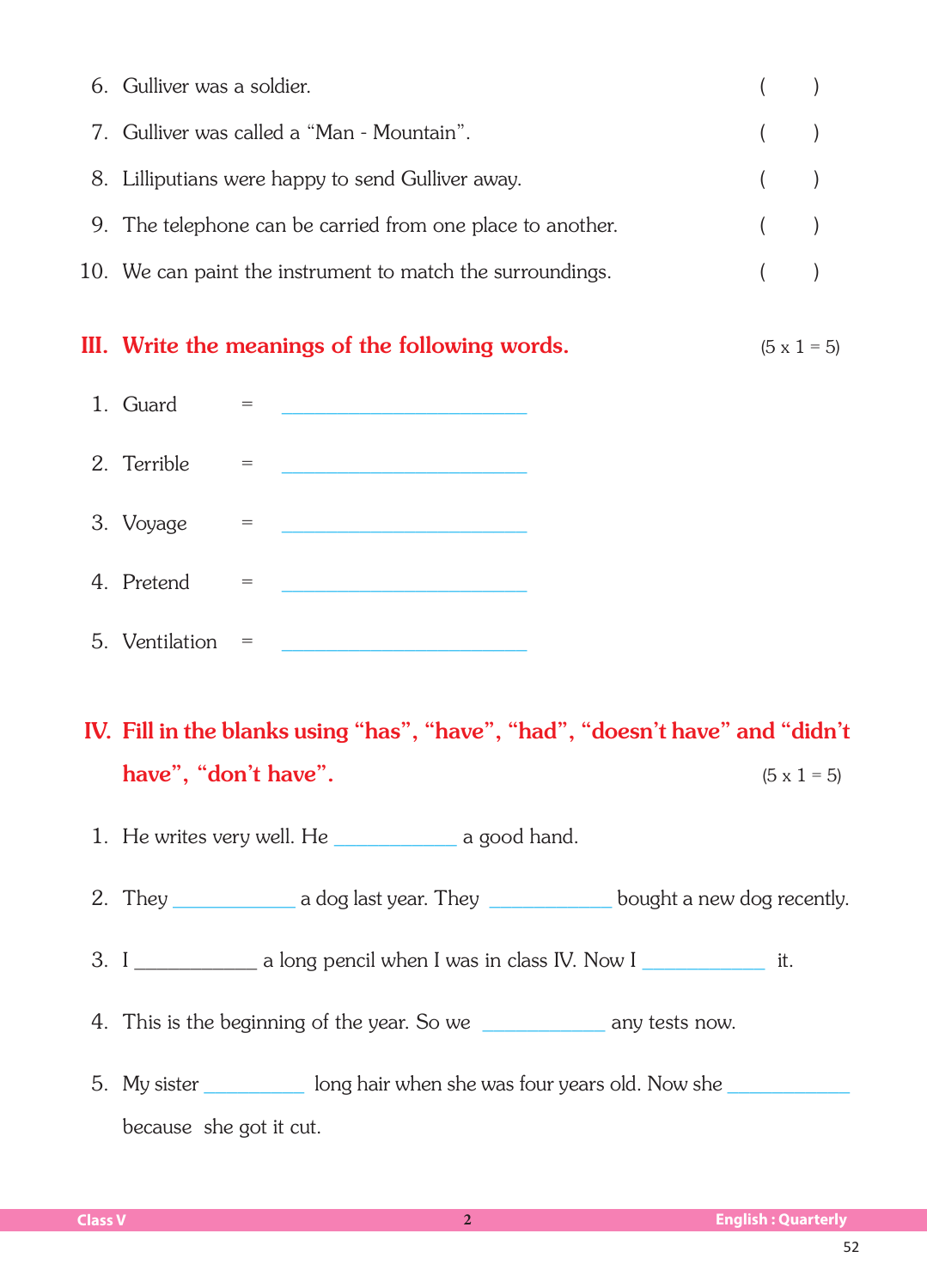|                | V. Complete the following sentences.                                                                                   | $(5 \times 1 = 5)$        |
|----------------|------------------------------------------------------------------------------------------------------------------------|---------------------------|
|                | keep use go shout sound                                                                                                |                           |
|                | 1. All of us should <u>second and the books neatly in the bag</u> .                                                    |                           |
|                | 2. Drivers should not ________________________the car horn on the school premises.                                     |                           |
|                | 3. People should ________________________________ for a morning walk.                                                  |                           |
|                |                                                                                                                        |                           |
|                | 5. You should not ________________________________ when your mother is sleeping.                                       |                           |
|                | <b>VI.</b> Combine the following pairs of sentences by using "but". $(5 \times 1 = 5)$                                 |                           |
|                | 1. a) My mother cooked a vegetable curry.                                                                              |                           |
|                | b) She forgot to put salt in it.                                                                                       |                           |
| Α.             | <u> 1999 - Johann Barn, mars ann an t-Amhain ann an t-Amhain an t-Amhain an t-Amhain an t-Amhain an t-Amhain an t-</u> |                           |
|                | 2. a) Our T.V. broke down yesterday.                                                                                   |                           |
|                | b) We bought a new T.V.                                                                                                |                           |
| A.             |                                                                                                                        |                           |
|                | 3. a) I completed my homework.                                                                                         |                           |
|                | b) I forgot the homework book at home.                                                                                 |                           |
| Α.             | <u> 1980 - Johann John Stone, mars eta biztanleria (h. 1980).</u>                                                      |                           |
|                | 4. a) There were no clouds in the sky.                                                                                 |                           |
|                | b) It rained in the evening.                                                                                           |                           |
| А.             | <u> 1980 - Johann John Stone, mars eta biztanleria (</u>                                                               |                           |
|                |                                                                                                                        |                           |
|                | 5. a) My mother was not well yesterday.                                                                                |                           |
|                | b) She went to work.                                                                                                   |                           |
| А.             |                                                                                                                        |                           |
| <b>Class V</b> | $\overline{3}$                                                                                                         | <b>English: Quarterly</b> |

 $\frac{1}{2}$ 

✁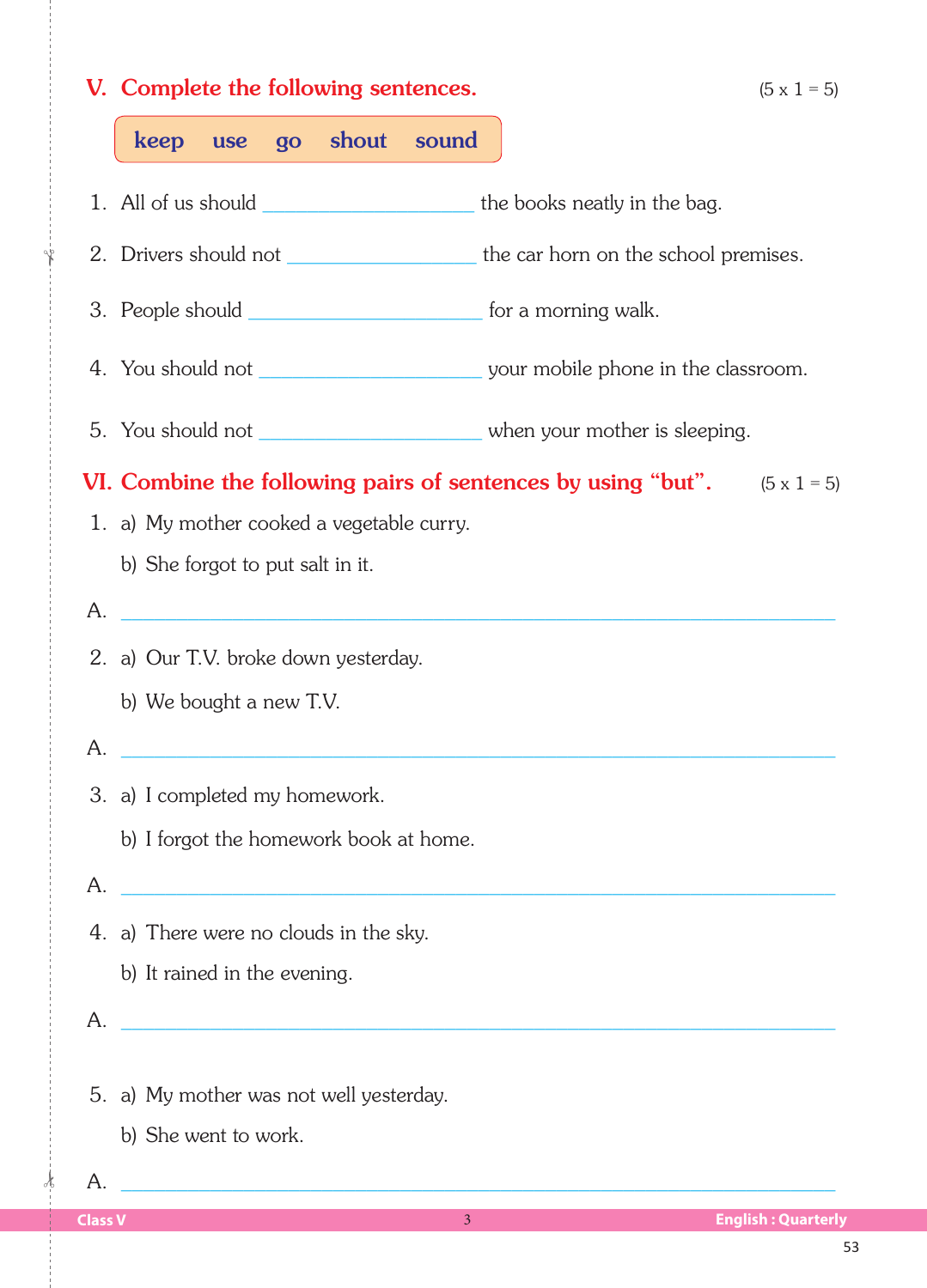## **VII. Study the following sentences.**  $(5 \times 2 = 10)$  Eg. : Do not expose the instrument to direct sunlight. Avoid exposing the instrument to direct sunlight. Rewrite the following sentences in the same way. 1. Do not touch the instrument with wet hands.  $A.$  2. Do not hold the antenna of the instrument when using it.  $A.$  3. Do not wash the instrument with water.  $A.$  4. Do not keep the instrument in dirty and dusty places.  $A.$  5. Do not place the instrument in ill-ventilated places.  $A.$ **VIII. Write antonyms of the following words.**  $(5 \times 1 = 5)$

## 1. angry x 2. loyal x 3. usual  $\quad x$ 4. enter x 5. missing ×x \_\_\_\_\_\_\_\_\_\_\_\_\_\_\_\_\_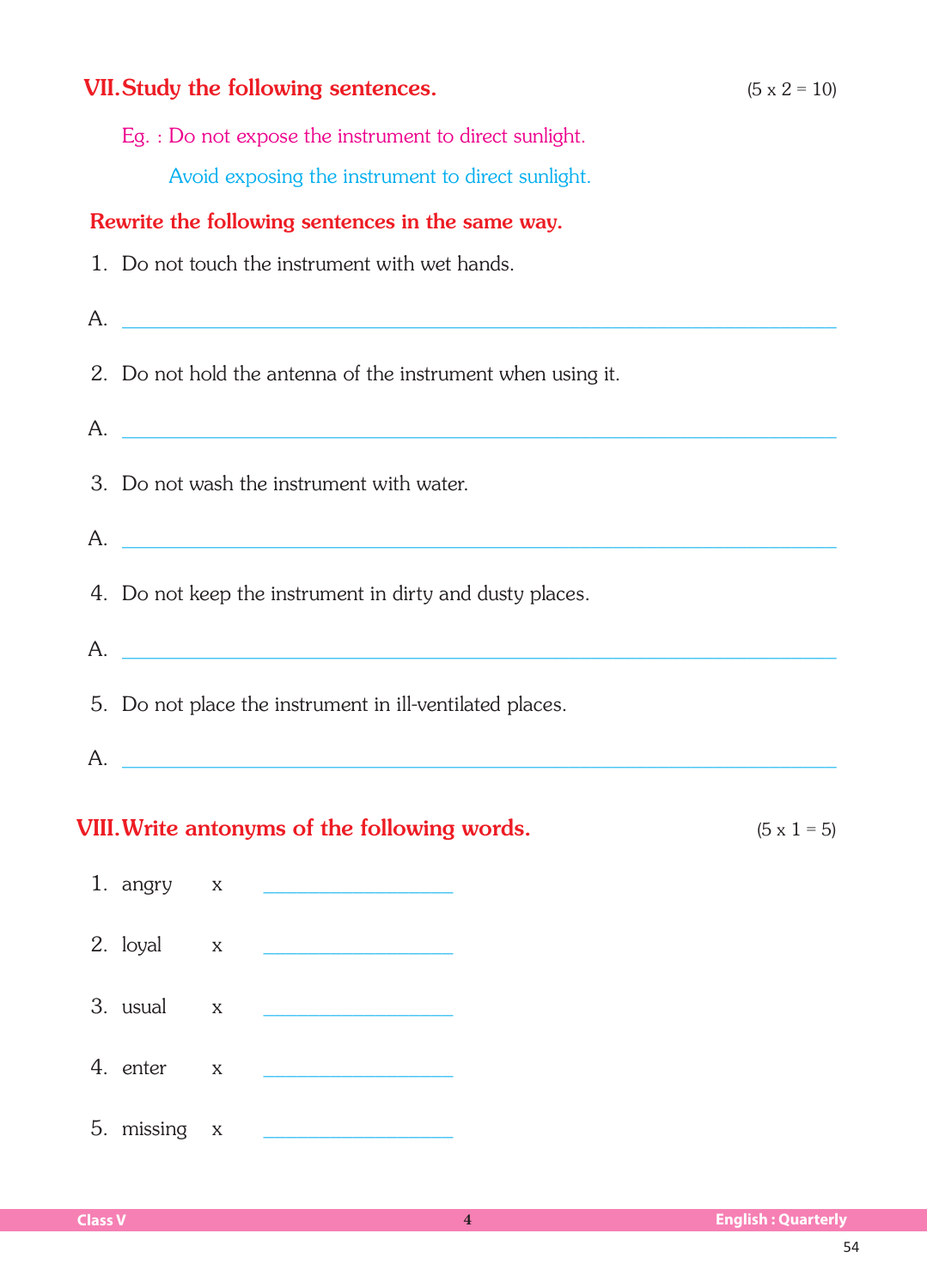| IX. Circle the correctly spelt word in the following sets. $(5 \times 1 = 5)$ |                                                                                  |                    |
|-------------------------------------------------------------------------------|----------------------------------------------------------------------------------|--------------------|
| a. Acter                                                                      | Actor                                                                            |                    |
| b. Doctor Docter                                                              |                                                                                  |                    |
| c. Plumbar Plumber                                                            |                                                                                  |                    |
| d. Carpentar Carpenter                                                        |                                                                                  |                    |
| e. Burglar Burgler                                                            |                                                                                  |                    |
|                                                                               | X. Fill in the blanks using good or well.                                        | $(5 \times 1 = 5)$ |
|                                                                               | 1. She is a singer. She sings                                                    |                    |
|                                                                               | 2. She has a _______________________ hand. She writes __________________________ |                    |
|                                                                               | 3. Mittu is a ___________________Tennis player. He plays _______________________ |                    |
|                                                                               |                                                                                  |                    |
|                                                                               | 5. George is from America. He speaks English ___________________________________ |                    |
|                                                                               | XI. Write a letter to your class teacher, requesting for grant of leave as       |                    |

you are going out with your parents to attend your uncle's wedding and so you cannot attend the school. (5)

 $\frac{1}{2}$ 

✁